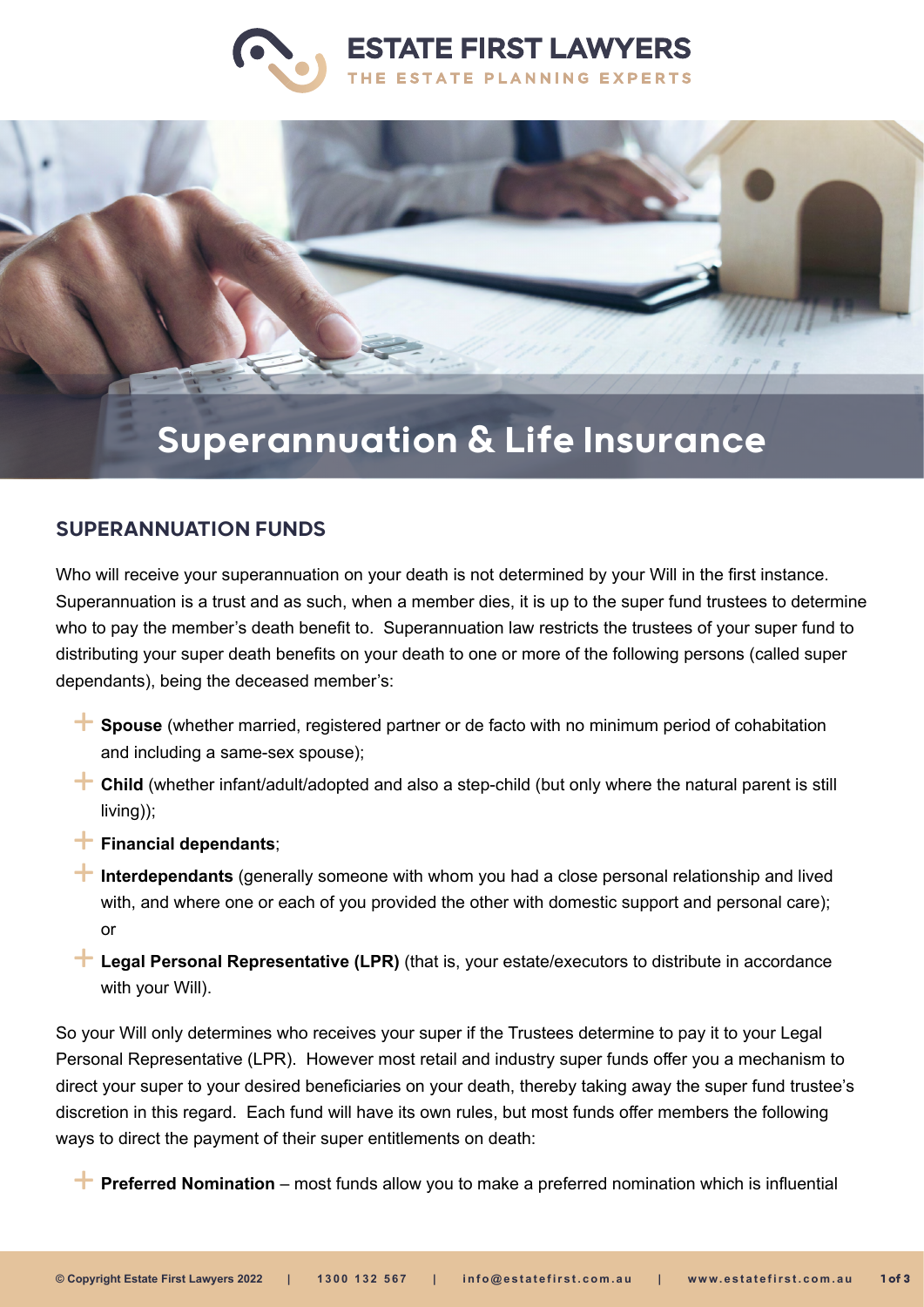

on the super fund trustees but not binding in any way. This means that the Trustee of the Fund can take your wishes into account, but may still decide to pay your super death benefit to another eligible recipient. The forms are usually available from the fund's website and no formal requirements are required;

- **Binding death benefit nomination (BDBN)** the forms are available from the super fund and if properly completed and signed and returned to the fund, they are binding on the Trustees. The BDBN follows a strict set of specifications. They have to be signed by the member before two witnesses. Most funds offer 3 year BDBNs, after which time they lapse. You need to renew them every 3 years to ensure that they remain valid. Some funds offer non lapsing BDBNs (i.e. they remain in place and binding unless amended or revoked by the member). Most self managed super funds (SMSFs) allow non lapsing BDBNs but you need to check the terms of the trust deed (see our Factsheet on **[Estate Planning for Family Trusts, Companies and Self-Managed](https://www.estatefirst.com.au/estate-planning/family-trust-business-structures)  [Superannuation Funds](https://www.estatefirst.com.au/estate-planning/family-trust-business-structures)** for more information).
- **Reversionary Pension Nomination (RPN)** if you are in pension phase, or transition to retirement pension phase, then your fund will most likely provide you with the further option of making a reversionary pension nomination. This means that you can direct the Trustees of the super fund to revert the pension you are receiving to your stated nominee upon your death, and they will then receive it. Not all super dependants are eligible to receive your super death benefit as an ongoing pension. For example, a spouse can be a reversionary pension recipient, but an independent adult child cannot. RPNs are normally binding and non-lapsing (for SMSF's, check the trust deed on this point). You usually create a reversionary pension at the time that you prepared the paperwork for the pension to begin, but each fund has its own rules. An RPN has to be created for each pension account. There can be significant taxation benefits in creating an RPN (as opposed to creating a BDBN) and these should be discussed with your financial advisor.

Remember that unless you have made a valid BDBN or RPN with your superannuation policy, directing the super fund trustees to pay your death benefits, on your death, to one or more eligible super recipients, they will generally have the discretion as to who to pay your superannuation death benefits to when you pass away (which may not be who you would have intended to benefit). In exercising their discretion the super fund trustees prefer the claims of persons being supported by the member, such as spouses and infant children (if applicable) to claims by, say, adult children. Some funds have a policy of paying your superannuation to your Estate if there is no valid BDBN in place (where it could then be exposed to any claim that may be brought against your estate after your death – see our Factsheet on '**[Risk of Claim](https://www.estatefirst.com.au/estate-planning/estate-claims-advice)  [Against Your Estate \(Family Provision Applications\)](https://www.estatefirst.com.au/estate-planning/estate-claims-advice)**' for more information).

BDBNs and RPNs should never be prepared in isolation but should be considered as part of your overall estate planning strategy. Estate First Lawyers can provide you with thorough advice regarding your options and tailor your superannuation strategy to suit your needs.

If you have an SMSF, the super fund trustee who survives you may be your spouse or close family member. It may be convenient for you to simply allow them the discretion of who and how to pay your death benefit,